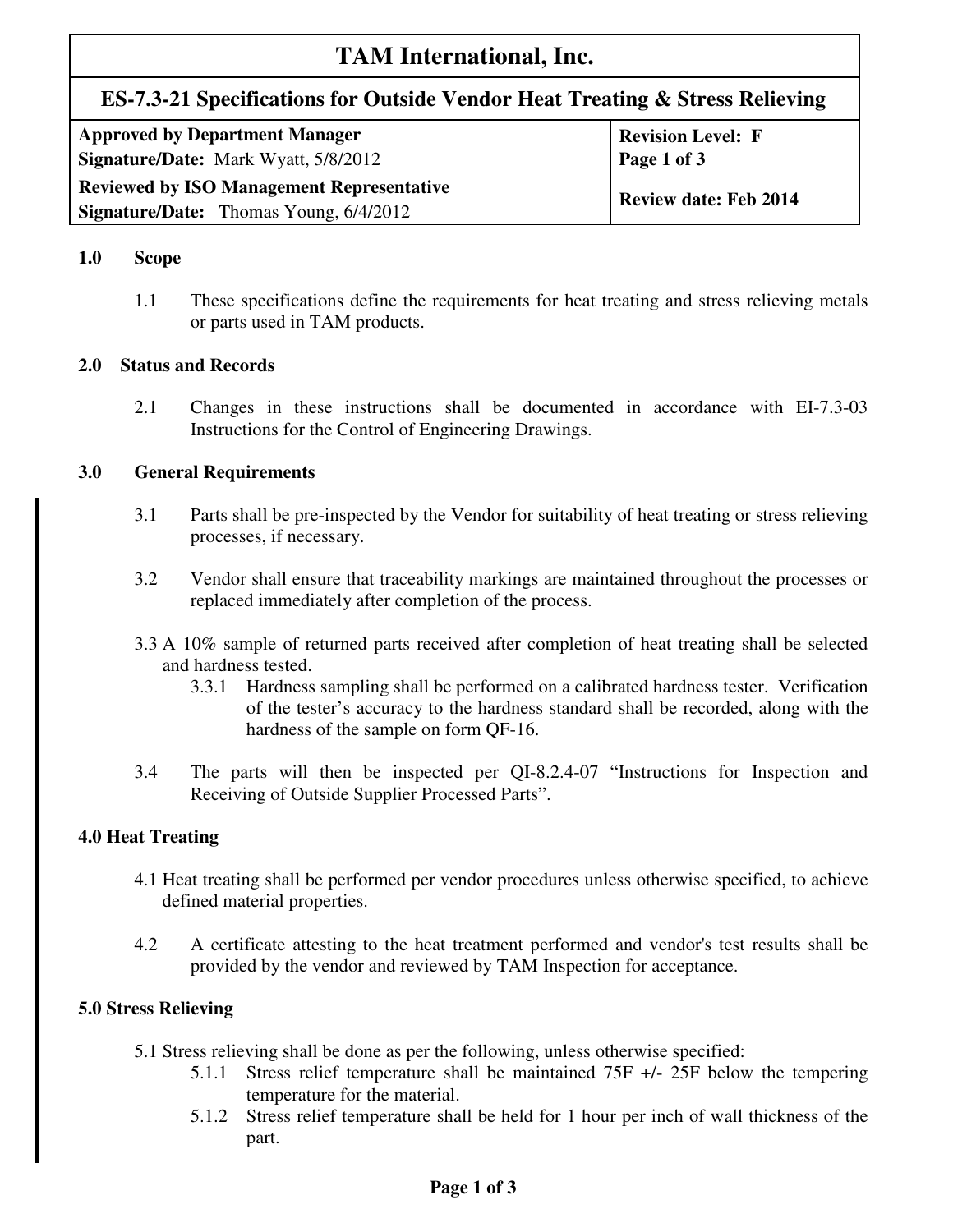#### **ES-7.3-21 Specifications for Outside Vendor Heat Treating & Stress Relieving | Revision: F**

# **6.0 Heat Treat Specification for Chemical and Physical properties of Vasco MAX® C-250 used in TAM products.**

Solution annealed, ultra high strength 18% Nickel, Colbalt strengthened steel (C-Type) Maraging, Grade C-250, Vacuum Induction Melted (VIM) plus either Vacuum Arc Remelted (VAR) furnished in the solution annealed condition.

# 6.1 HEAT TREAT:

- 6.1.1 Heat treat each batch of material and run (1) set of coupons for testing individual mechanical properties per Section 4.2. **Note:** (1) set consist of coupons for Mechanicals, Chemistry, Tensile and Charpy.
- 6.1.2 Each batch of material shall consist of a double solution anneal at  $1500^{\circ}F + 25^{\circ}F$  $/ -0.0\degree$ F, hold for 1.0 / 1.5 hours, air cool to ambient; reheat at 1500 $\degree$ F + 25 $\degree$ F / -0.0°F, hold for 1.0 / 1.5 hours, air cool ambient and reheat for age Harding at 900°F / 925°F for 6.0 / 6.5 hours, air cool to ambient. **Note:** Vendor to confirm temperature using thermocouple.

# 6.2 MECHANICAL PROPERTIES:

6.2.1 Qualification testing must be performed on each batch of material being heat treated to demonstrate that the mechanical properties are in accordance with ASTM A370.

|                                                                             | $<$ 4" Dia. | $>4"$ Dia. |
|-----------------------------------------------------------------------------|-------------|------------|
| Minimum Ultimate Tensile Strength (psi)                                     | 260,000     | 250,000    |
| Minimum Yield Strength (psi by $0.2\%$ offset)                              | 255,000     | 245,000    |
| Minimum Compressive Yield Strength (psi)                                    | 280,000     | 270,000    |
| Minimum Elongation ( $\%$ in 2")<br>Original gauge length must be reported. | 11          | 10         |
| Hardness (HRC)                                                              | $48/52^*$   | $48/52^*$  |

\* Hardness shall not be cause of rejection if other mechanical properties are acceptable

| Reduction of area $(\% )$ | .58% | 56% |
|---------------------------|------|-----|
| Charpy V-Notch (ft-lb)    | 20   | 19  |

6.3 QUALITY: